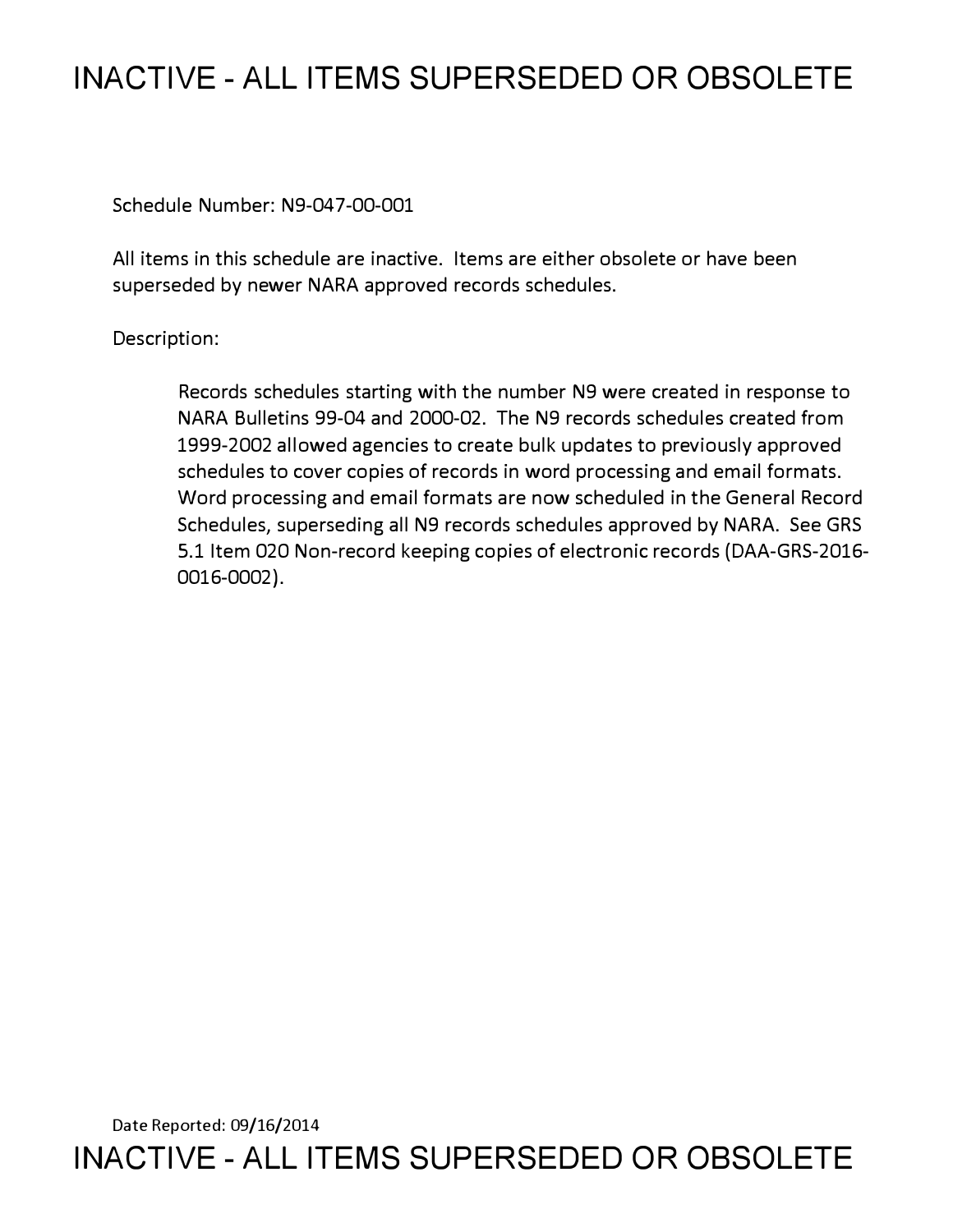| <b>REQUEST FOR RECORDS DISPOSITION AUTHORITY</b>                                                                                                   |                                                                 | <b>JOB NUMBER</b><br><u> 19 - 47 -00 - 01</u>                                                                                                                                                                                                                                                                                           |                                                                                                                                |                |                                                      |
|----------------------------------------------------------------------------------------------------------------------------------------------------|-----------------------------------------------------------------|-----------------------------------------------------------------------------------------------------------------------------------------------------------------------------------------------------------------------------------------------------------------------------------------------------------------------------------------|--------------------------------------------------------------------------------------------------------------------------------|----------------|------------------------------------------------------|
| To<br>NATIONAL ARCHIVES & RECORDS ADMINISTRATION<br>8601 ADELPHI ROAD COLLEGE PARK, MD 20740-6001<br>FROM (Agency or establishment)<br>$\mathbf 1$ |                                                                 |                                                                                                                                                                                                                                                                                                                                         | Date received<br>UAN 1 3 2020                                                                                                  |                |                                                      |
|                                                                                                                                                    |                                                                 |                                                                                                                                                                                                                                                                                                                                         | <b>NOTIFICATION TO AGENCY</b>                                                                                                  |                |                                                      |
|                                                                                                                                                    | Social Security Administration                                  |                                                                                                                                                                                                                                                                                                                                         |                                                                                                                                |                |                                                      |
| <b>MAJOR SUBDIVISION</b><br>$\overline{2}$                                                                                                         |                                                                 |                                                                                                                                                                                                                                                                                                                                         | In accordance with the provisions of $44 \cup S \subset 3303a$ , the<br>disposition request, including amendments, is approved |                |                                                      |
| 3                                                                                                                                                  | <b>MINOR SUBDIVISION</b>                                        |                                                                                                                                                                                                                                                                                                                                         |                                                                                                                                |                | except for items that may be marked "disposition not |
|                                                                                                                                                    |                                                                 |                                                                                                                                                                                                                                                                                                                                         | approved" or "withdrawn" in column 10                                                                                          |                |                                                      |
| NAME OF PERSON WITH WHOM TO<br>4<br><b>CONFER</b>                                                                                                  |                                                                 | <b>TELEPHONE NUMBER</b><br>5.                                                                                                                                                                                                                                                                                                           | <b>DATE</b><br><b>ARCHAMST OF THE UNITED STATES</b>                                                                            |                |                                                      |
| <b>Stanley Nusenko</b>                                                                                                                             |                                                                 | 410/965-8987<br>FAX 410/966-1704                                                                                                                                                                                                                                                                                                        |                                                                                                                                | $6 - 9 - 00$   |                                                      |
| 6                                                                                                                                                  | <b>AGENCY CERTIFICATION</b>                                     |                                                                                                                                                                                                                                                                                                                                         |                                                                                                                                |                |                                                      |
|                                                                                                                                                    |                                                                 | records proposed for disposal on the attached $\mu$ page(s) are not needed now for the business for this agency or will not be<br>needed after the retention periods specified, and that written concurrence from the General Accounting Office, under the<br>provisions of Title 8 of the GAO Manual for Guidance of Federal Agencies, |                                                                                                                                |                |                                                      |
| $\sqrt{\ }$ is not required                                                                                                                        |                                                                 | $\Box$ is attached, or                                                                                                                                                                                                                                                                                                                  | $\Box$ has been requested                                                                                                      |                |                                                      |
| SIGNATURE OF AGENCY REPRESENTATIVE<br><b>DATE</b>                                                                                                  |                                                                 |                                                                                                                                                                                                                                                                                                                                         | <b>TITLE</b>                                                                                                                   |                |                                                      |
| 11/23/99                                                                                                                                           |                                                                 |                                                                                                                                                                                                                                                                                                                                         |                                                                                                                                |                | SSA Records Officer                                  |
| 7 ITEM NO                                                                                                                                          | 8 DESCRIPTION OF ITEM AND PROPOSED DISPOSITION                  |                                                                                                                                                                                                                                                                                                                                         | 9 GRS OR<br><b>CITATION</b>                                                                                                    | SUPERSEDED JOB | <b>10 ACTION TAKEN</b><br>(NARA USE ONLY)            |
|                                                                                                                                                    | <b>Commissioner of Social Security Files</b>                    |                                                                                                                                                                                                                                                                                                                                         |                                                                                                                                |                |                                                      |
|                                                                                                                                                    |                                                                 |                                                                                                                                                                                                                                                                                                                                         |                                                                                                                                |                |                                                      |
|                                                                                                                                                    |                                                                 |                                                                                                                                                                                                                                                                                                                                         |                                                                                                                                |                |                                                      |
|                                                                                                                                                    | (See attached submission in response to<br>NARA Bulletin 99-04) |                                                                                                                                                                                                                                                                                                                                         |                                                                                                                                |                |                                                      |
|                                                                                                                                                    |                                                                 |                                                                                                                                                                                                                                                                                                                                         |                                                                                                                                |                |                                                      |
|                                                                                                                                                    |                                                                 |                                                                                                                                                                                                                                                                                                                                         |                                                                                                                                |                |                                                      |
|                                                                                                                                                    |                                                                 |                                                                                                                                                                                                                                                                                                                                         |                                                                                                                                |                |                                                      |
|                                                                                                                                                    |                                                                 |                                                                                                                                                                                                                                                                                                                                         |                                                                                                                                |                |                                                      |
|                                                                                                                                                    |                                                                 |                                                                                                                                                                                                                                                                                                                                         |                                                                                                                                |                |                                                      |
|                                                                                                                                                    |                                                                 |                                                                                                                                                                                                                                                                                                                                         |                                                                                                                                |                |                                                      |
|                                                                                                                                                    |                                                                 |                                                                                                                                                                                                                                                                                                                                         |                                                                                                                                |                |                                                      |
|                                                                                                                                                    |                                                                 |                                                                                                                                                                                                                                                                                                                                         |                                                                                                                                |                |                                                      |
|                                                                                                                                                    |                                                                 |                                                                                                                                                                                                                                                                                                                                         |                                                                                                                                |                |                                                      |
|                                                                                                                                                    |                                                                 |                                                                                                                                                                                                                                                                                                                                         |                                                                                                                                |                |                                                      |